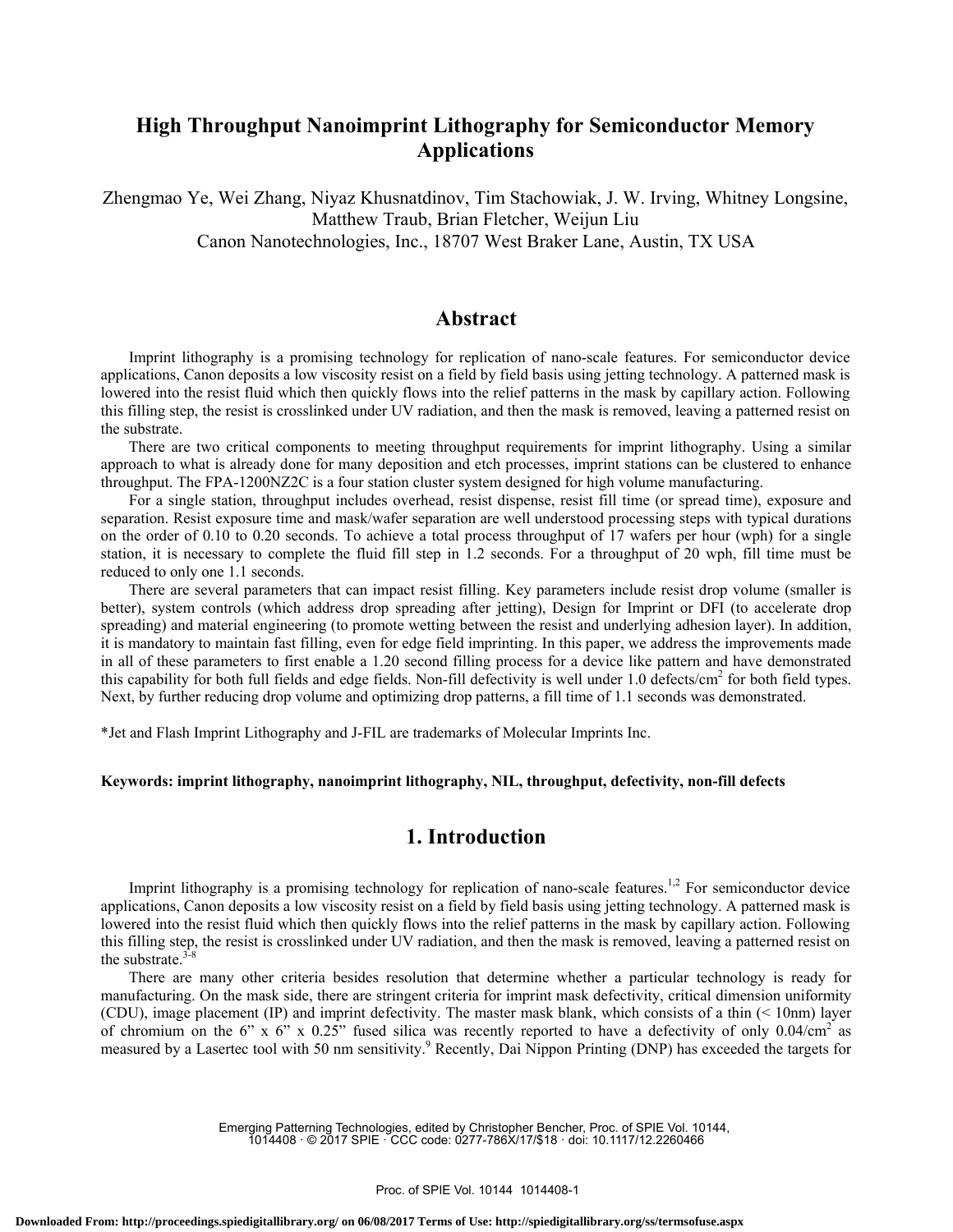both CDU and IP. DNP has fabricated master masks containing no defects, as measured by an HMI electron beam mask inspection tool with a sensitivity of  $\leq 20$  nm.<sup>10</sup>

On the wafer side, an imprint tool must be capable of addressing defects and meeting device overlay specifications in order to provide high yielding results. With respect to cost of ownership, the technology must also provide sufficient throughput relative to both the cost of the tool and the floor space occupied by the tool.

There are two critical components to meeting throughput requirements for imprint lithography. Using a similar approach to what is already done for many deposition and etch processes, imprint stations can be clustered to enhance throughput. The FPA-1200NZ2C is a four station cluster system designed for high volume manufacturing.

For a single station, throughput includes overhead, resist dispense, resist fill time (or spread time), exposure and separation. Resist exposure time and mask/wafer separation are well understood processing steps with typical durations on the order of 0.10 to 0.20 seconds.<sup>12</sup> Previously, a single station throughput of 15 wafers per hour (wph) was demonstrated.<sup>13</sup> To achieve a total process throughput of 17 wph for a single station, it is necessary to complete the fluid fill step in 1.2 seconds. For a throughput of 20 wph, fill time must be reduced to only one 1.1 seconds.

There are several parameters that can impact resist filling. Key parameters include:

- Resist drop volume (smaller is better)
- Material engineering (to promote wetting between the resist and underlying adhesion layer)
- Design for Imprint or DFI (to accelerate drop spreading and address different pattern types)
- System controls which address drop spreading after jetting for both full fields and partial fields.
- Drop pattern optimization

In this paper, we address the improvements made in all of these parameters to first enable a 1.20 second filling process for a device like pattern and have demonstrated this capability for both full fields and edge fields. Non-fill defectivity is well under  $1.0$  defects/cm<sup>2</sup> for both field types. Next, by further reducing drop volume and optimizing drop patterns, a fill time of 1.1 seconds was demonstrated.

## **2. Experimental Details**

To generate the inspection test masks, patterns were exposed using a shaped beam pattern generator and positive tone e-beam resist. After development, the chromium and fused silica were etched using  $Cl<sub>2</sub>/O<sub>2</sub>$  and fluorine-based chemistry, respectively. Mesa lithography and a mesa etch process were employed to create a master imprint mask for the imprint tool.

Several pattern types were evaluated. Included were line/space arrays down to 30nm, logic type patterns and dummy fill patterns. Several of the masks also included peripheral structures such as align marks and metrology marks.

Imprinting with the replica mask was performed on a single station imprint tool. A Drop-On-Demand method was employed to dispense the photo-polymerizable acrylate based imprint solution in field locations across a 300 mm silicon wafer. The template was then lowered into liquid-contact with the substrate, displacing the solution and filling the imprint field. UV irradiation through the backside of the template cured the acrylate monomer. The process was then repeated to completely populate the substrate. Details of the imprint process have previously been reported.<sup>14</sup>

Resist filling was visually observed with a large field of view camera that is capable of imaging the entire 26mm x 33mm field. Defectivity was measured with KLA-Tencor 2800 and 2905 wafer inspection tools. Inspections were performed in array mode for the line space patterns and in random mode for other patterns.

## **3. Throughput Results**

Throughput measurements for an imprint process is always evaluated relative to areas of the pattern that do not get filled with resist and are typically referred to as non-fill defects. As a baseline, resist is allowed to fill over many seconds, and non-fill defects for a particular experiment are compared to this baseline. In the two following sections, we review the results of experiments targeting fill times and 1.2 and 1.1 seconds, respectively.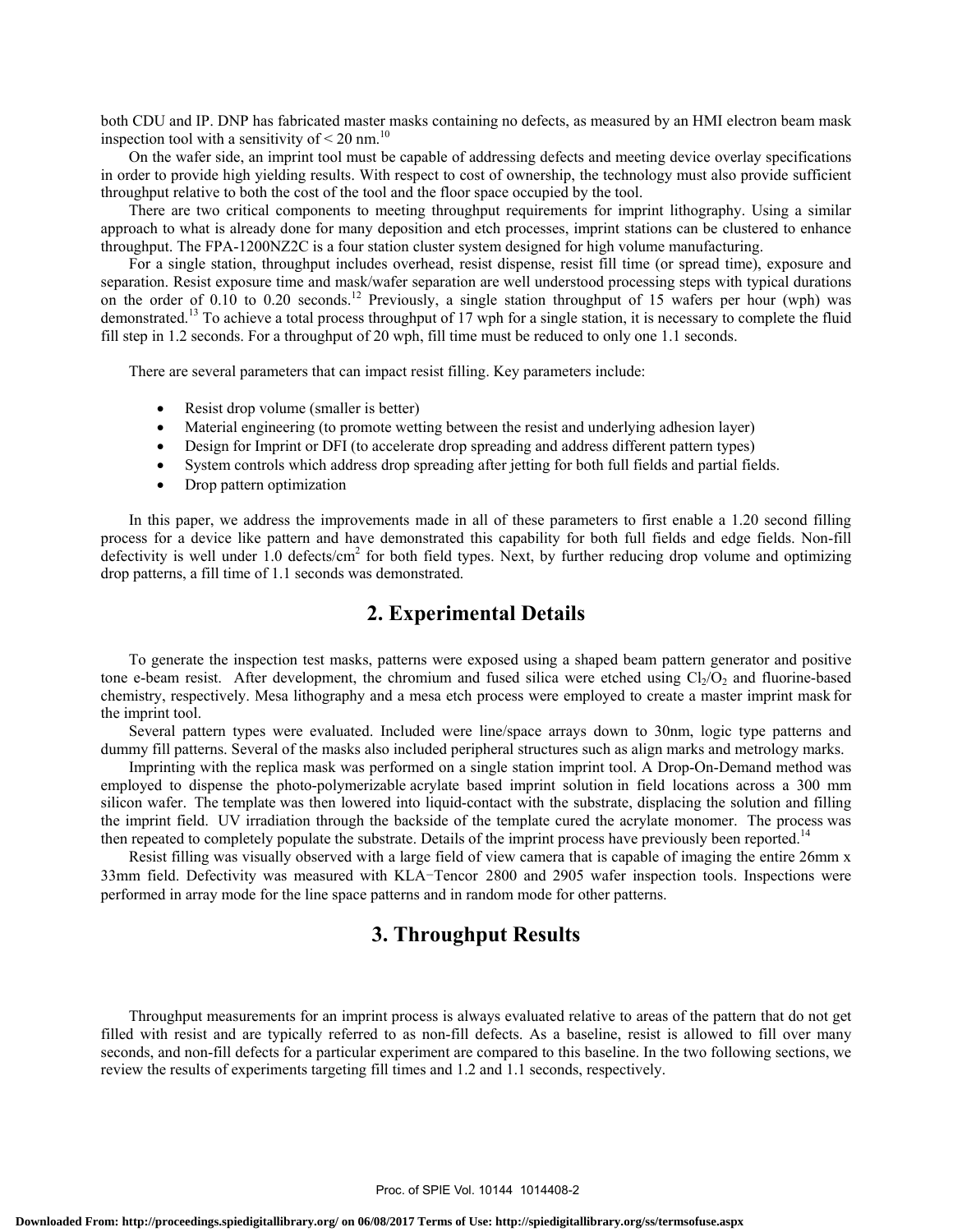#### **a. 1.2 Second Fill Time – 68 wph**

 Device levels often consist of unique regions, each having its own particular set of features. As an example, a memory level may have dense feature regions, peripheral circuitry regions, and kerf regions that may include larger features such as align and metrology marks. Table 1 shows the breakdown for the test mask used for this study.

 Each region of the layer has its own specific filling characteristics. The second column describes the filling times achieved for the 1.5 second/60wph process demonstrated at the end of 2015. For this work (final column), fill times of 1.0 second were targeted in all regions with the exception of the kerf regions containing various metrology marks.

| <b>Filling Area</b>      | <b>Fill Time</b><br>(end of 2015)                                                         | <b>Fill Time Targets</b><br>(mid 2016) |
|--------------------------|-------------------------------------------------------------------------------------------|----------------------------------------|
| FF: Core area 30nm L/S   | $1.2$ sec                                                                                 | $\leq$ 1.0sec                          |
| FF: Peripheral circuitry | 1.5 <sub>sec</sub>                                                                        | $\leq$ 1.0sec                          |
| PF: Core area 30nm L/S   | 1.5 <sub>sec</sub>                                                                        | $\leq$ 1.0sec                          |
| FF & PF: Marks in Kerf   | $1.5$ sec                                                                                 | $\leq$ 1.2sec                          |
| Tput (wph)               | $60*$                                                                                     | $68*$                                  |
| FF: Full Field           | Inspection is based on KT2800 and KT2905<br>Random mode inspection for full imprint field |                                        |

PF: Partial Field

- Array mode inspection for L/S.
- \* Based on a 4-station NZ2C imprint tool.

Figure 1. Test mask layout and targeted fill times for both a 60 wph and 68 wph process.

 It is interesting to note that the longest fill times are often located in the kerf regions. Since resist typically fills from the center of a field out towards the edge, edge features are usually the last features to fill. In addition, larger features, such as metrology marks located in the kerf are the most difficult to fill. For the other regions, it was sufficient to achieve the faster filling times by applying new resist systems designed to promote faster resist spreading and to fine tune system controls.

 For the kerf area, however, some marks needed to be redesigned (without impacting their functionality). This redesign represents one implementation of DFI. Quite often this meant segmenting the larger features as shown in Figure 2 below.



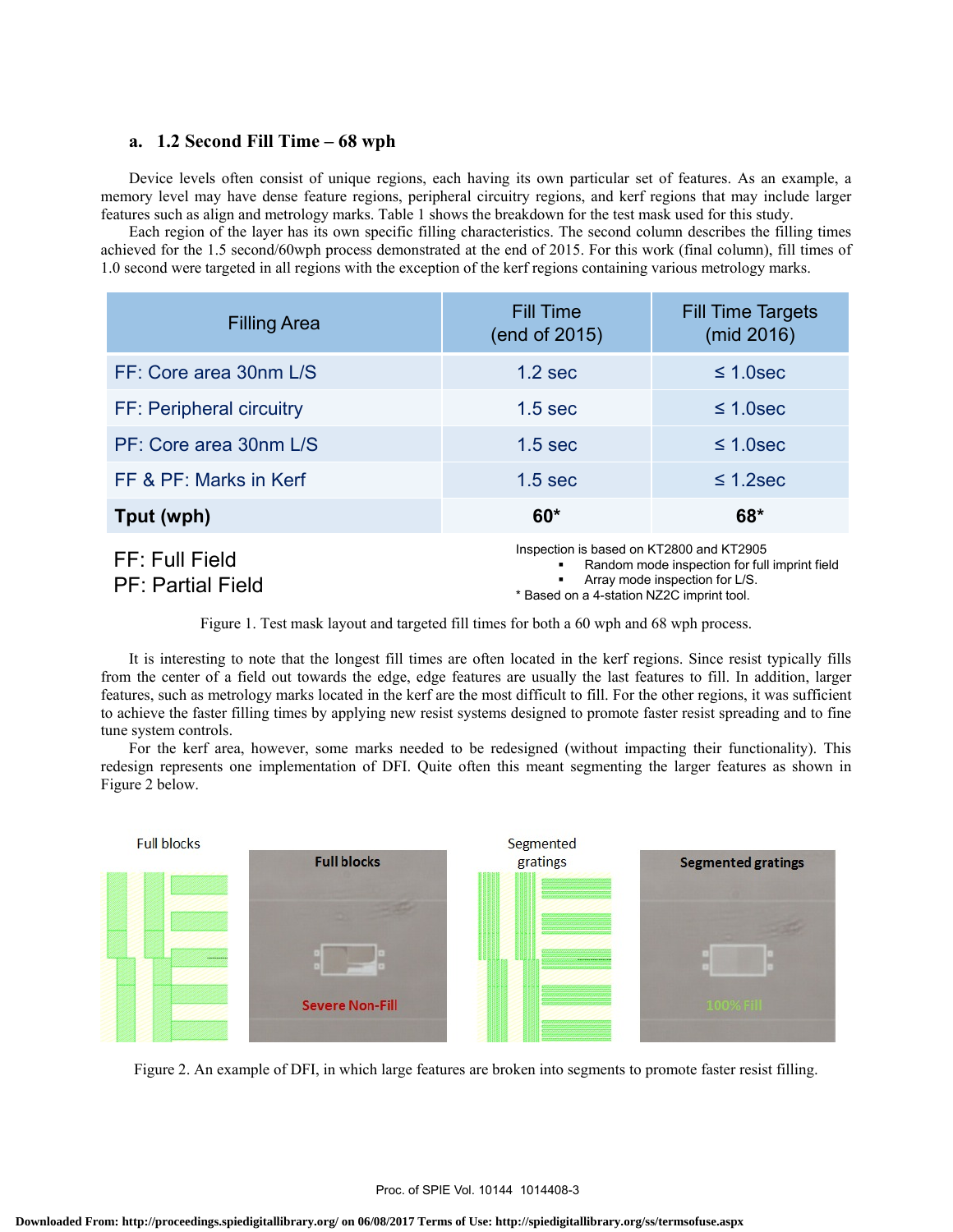After performing the necessary optimization, a 25-wafer run was done at a filling time of 1.2sec on the FPA1200- NZ2C using a test mask with a minimum half pitch of 30nm. The results of this run are shown in Figure 3.



Figure 3. Defect density across a 25 wafer run. Overall defectivity increased by 1.5 defects/cm<sup>2</sup>.

The test mask started with a baseline defectivity of  $\sim$  3 defects/cm2. After the completion of the run, the defectivity increased by 1.5 defects/cm<sup>2</sup>. This increase was anticipated, since wafers were prepared in one site and then shipped overseas for imprint testing. This was confirmed by inspecting all fields and performing a defect analysis. The analysis is shown in Figure 4 below. In the analysis, 61% of all defects were traceable to the previous layer on the wafer. Most importantly, however, was the confirmation of the fill time process. Only 0.8% of the defects were non-fill defects that can be attributed to resist filling issues.



Figure 4. Defect breakdown across a 25 wafer run. Only 0.8% of the defects were fill time related.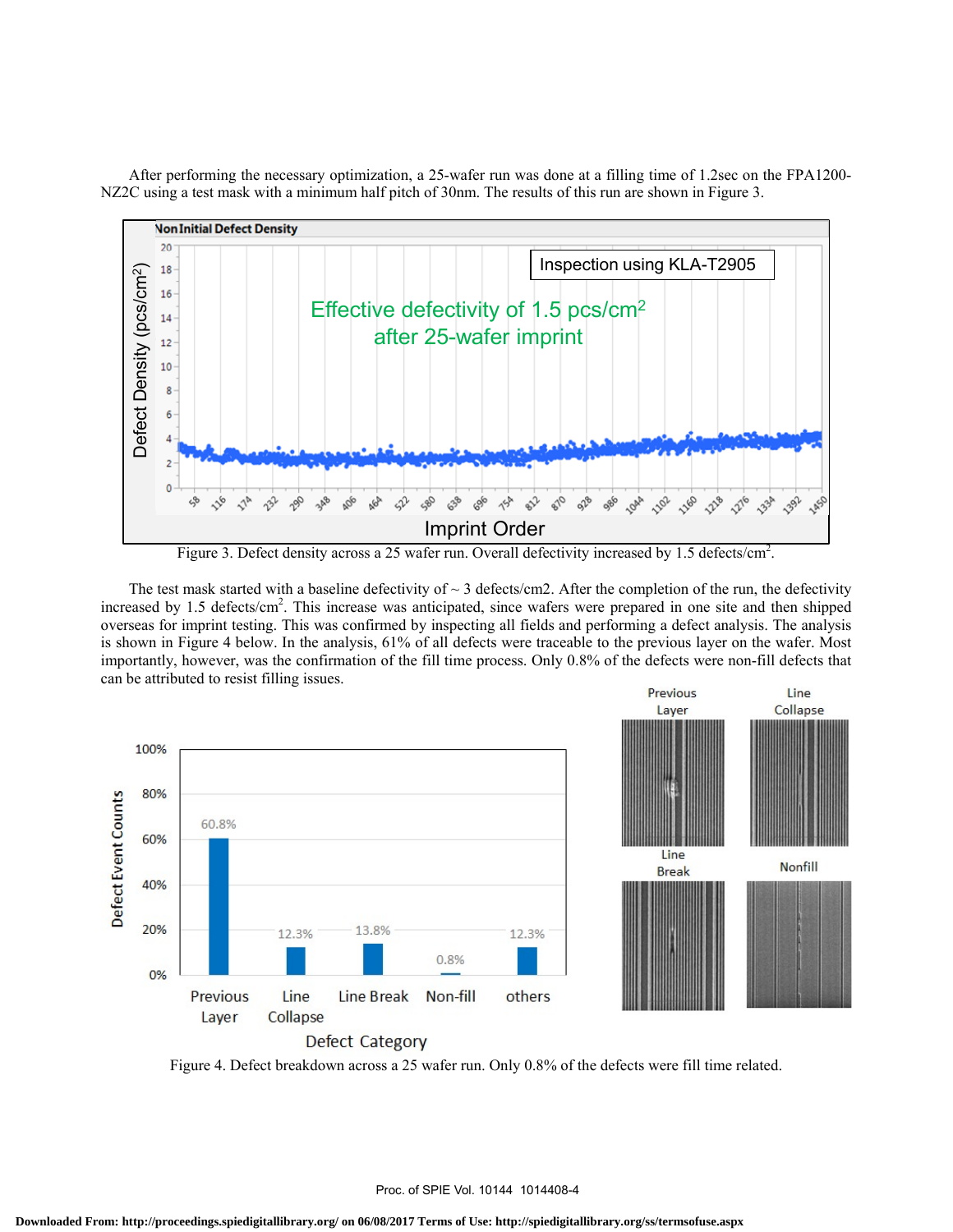### **a. 1.1 Second Fill Time – 80 wph**

 To achieve an 80 wph throughput, both fill time and overhead needed to be reduced. Targeted fill time for this work was 1.1 seconds. Again, the greatest challenges were in the kerf regions and were addressed with the following  $methods<sup>13</sup>$ :

- 1) Resist drop volume: sub-1.0pL
	- Smaller drops means decreased distances between drops
- 2) Drop pattern optimization based on imprint feature type:
	- Dense lines, contact holes, peripheral circuity, metrology marks
- 3) System hardware and controls
	- To address mask/wafer initial contact after jetting and drop spreading after contact

 Fill time was tested by patterning both full fields and partial fields and the results are shown in Figures 5 and 6, respectively. Figure 5 describes full field non-fill defect density as a function of fill time. The non-fill defectivity remains constant until the fill time decreases to 1.0 seconds.



Figure 5. Full field non-fill defect density as a function of fill time. The non-fill defectivity remains constant until the fill time decreases to 1.0 seconds.

In Figure 6, non-fill defectivity is tracked for both the full fields and partial fields. It is important to note that several partial field locations require testing since the system controls need to be adjusted depending on the size of the partial field area.



Figure 6. Full field and partial field non-fill defectivity. Defectivity is comparable for both field types.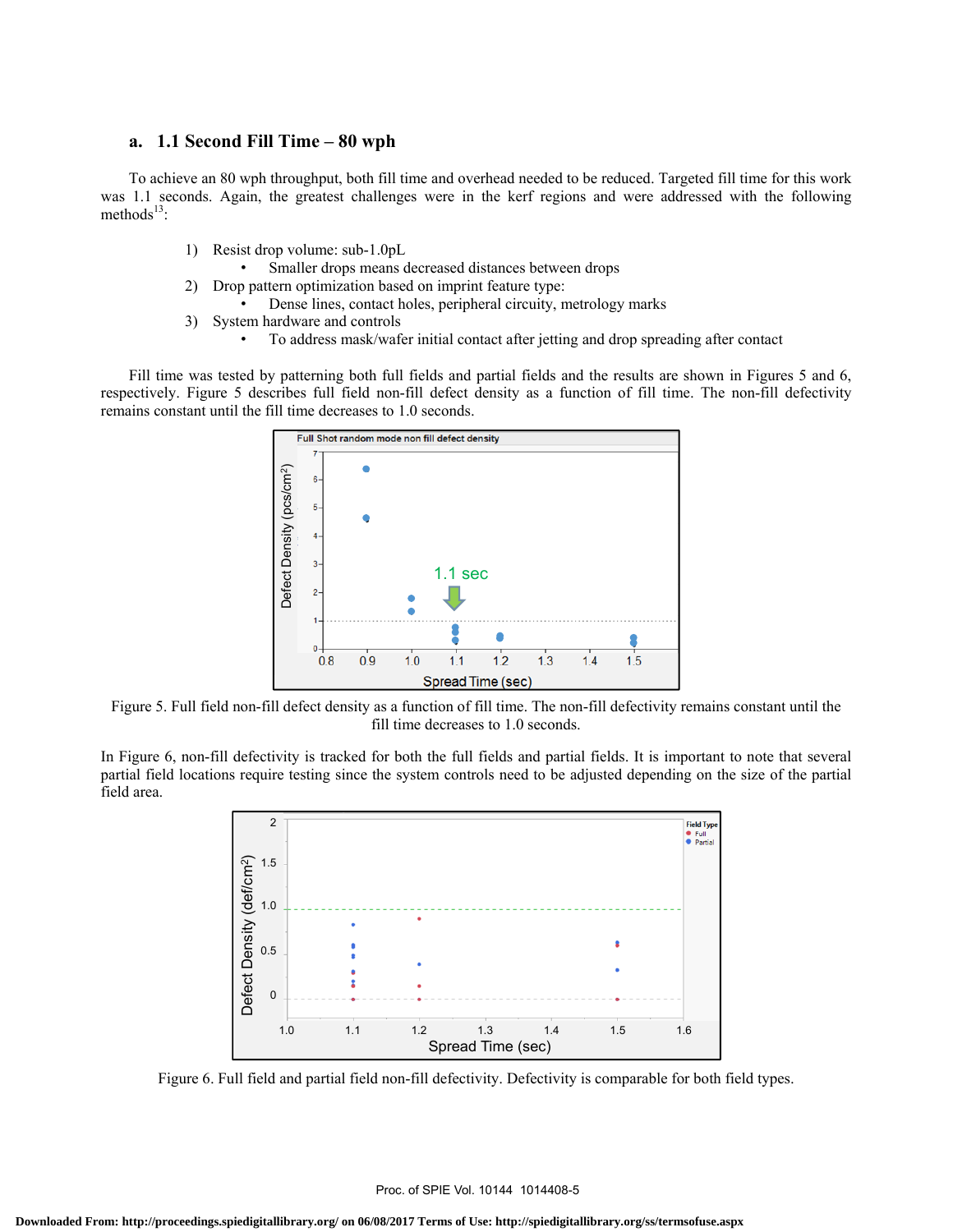Figure 7 summarizes progress for 60, 68 and 80 wph throughput testing. The 68 wafer per hour process has been verified on the NZ2C, and the initial 80 wph process are now being transferred to the production platform.

| <b>Filling Area</b>    | <b>Fill Time</b><br>(end of 2015) | <b>Fill Time</b><br>(mid 2016) | <b>Fill Time</b><br>(end of 2016) |
|------------------------|-----------------------------------|--------------------------------|-----------------------------------|
| FF: Core area 30nm L/S | $1.2$ sec                         | $\leq 1.0$ sec                 | $\leq 1.0$ sec                    |
| FF: Peripheral circuit | 1.5 <sub>sec</sub>                | $\leq 1.0$ sec                 | $\leq 1.0$ sec                    |
| <b>PF: 30nm L/S</b>    | $1.5$ sec                         | $\leq 1.0$ sec                 | $\leq 1.0$ sec                    |
| FF: Marks in Kerf      | $1.5$ sec                         | $\leq$ 1.2sec                  | $\leq$ 1.1sec                     |
| Tput (wph)             | $60*$                             | 68*                            | $80*$                             |

\* Based on a 4-station NZ2C imprint tool.

Figure 7. Fill time and throughput summary

## **Conclusions**

 To achieve a total process throughput of 20 wafers per hour for a single station tool, it is necessary to complete the resist fluid fill step in 1.1 seconds. This work has demonstrated that by minimizing resist drop size, enhancing resist wetting, utilizing Design For Imprint and improving system controls it is possible to meet the fill time target necessary for 20 wafers per hour on a device like pattern. When applied to a four station cluster tool, the resulting throughput is 80 wafers per hour. The 1.1 second fill time work is now being ported to the production tool and additional testing will be done to verify overall throughput performance.

 The next target is a 90 wafers per hour, which will require further fill time reductions in addition to addressing other overhead components.

### **Acknowledgments**

The authors would like to thank Masaaki Kurihara, Koji Ichimura and Naoya Hayashi from Dai Nippon Printing for their excellent imprint mask fabrication work.

## **References**

1. S. Y. Chou, P. R. Kraus, P. J. Renstrom, "Nanoimprint Lithography", J. Vac. Sci. Technol. B 1996, 14(6), 4129 - 4133.

2. T. K. Widden, D. K. Ferry, M. N. Kozicki, E. Kim, A. Kumar, J. Wilbur, G. M. Whitesides, Nanotechnology, 1996, 7, 447 - 451.

3. M. Colburn, S. Johnson, M. Stewart, S. Damle, T. Bailey, B. Choi, M. Wedlake, T. Michaelson, S. V. Sreenivasan, J. Ekerdt, and C. G. Willson, Proc. SPIE, Emerging Lithographic Technologies III, 379 (1999).

4. M. Colburn, T. Bailey, B. J. Choi, J. G. Ekerdt, S. V. Sreenivasan, Solid State Technology, 67, June 2001.

5. T. C. Bailey, D. J. Resnick, D. Mancini, K. J. Nordquist, W. J. Dauksher, E. Ainley, A. Talin, K. Gehoski, J. H.

Baker, B. J. Choi, S. Johnson, M. Colburn, S. V. Sreenivasan, J. G. Ekerdt, and C. G. Willson, Microelectronic Engineering 61-62 (2002) 461-467.

6. S.V. Sreenivasan, P. Schumaker, B. Mokaberi-Nezhad, J. Choi, J. Perez, V. Truskett, F. Xu, X, Lu, presented at the SPIE Advanced Lithography Symposium, Conference 7271, 2009.